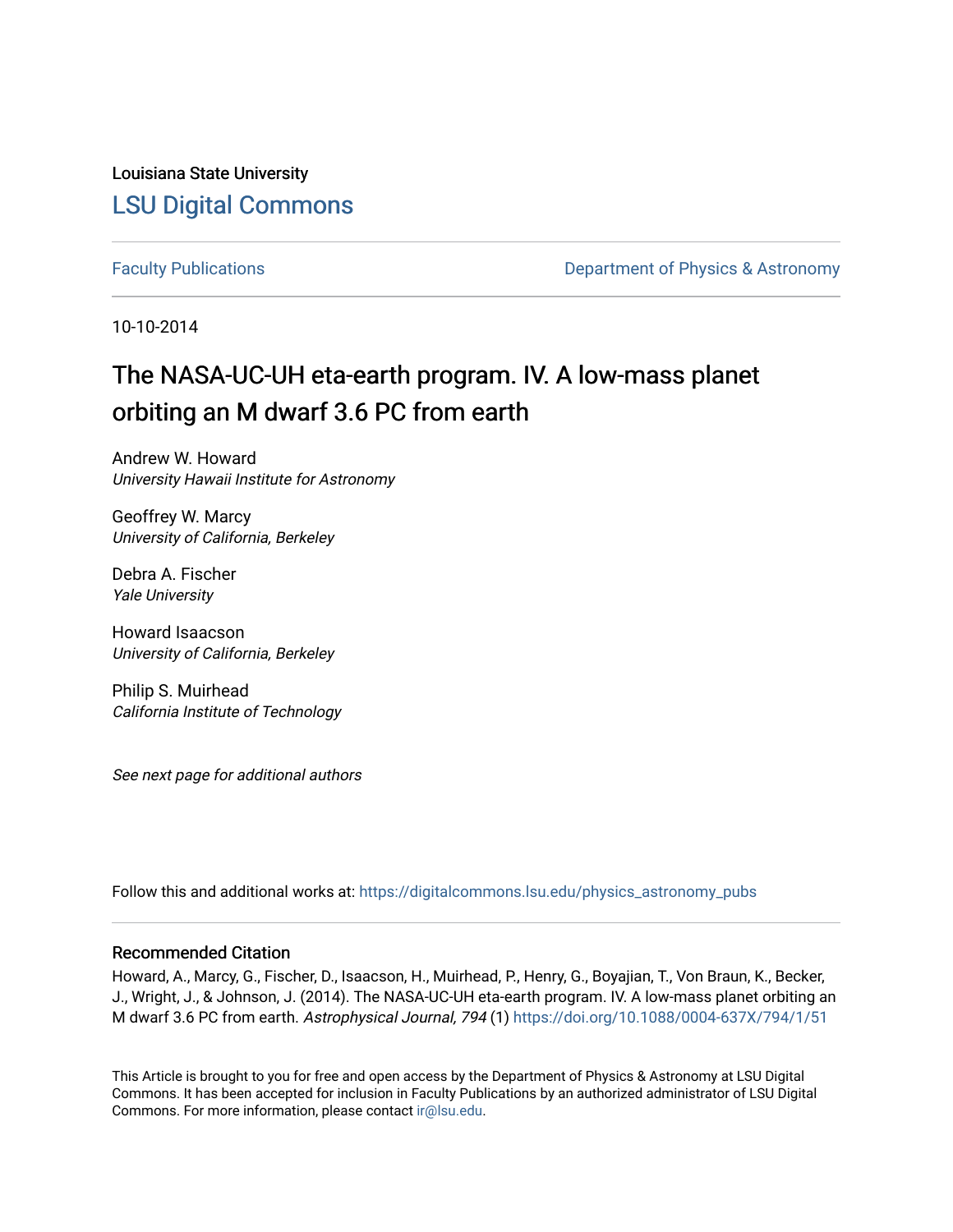# Authors

Andrew W. Howard, Geoffrey W. Marcy, Debra A. Fischer, Howard Isaacson, Philip S. Muirhead, Gregory W. Henry, Tabetha S. Boyajian, Kaspar Von Braun, Juliette C. Becker, Jason T. Wright, and John Asher Johnson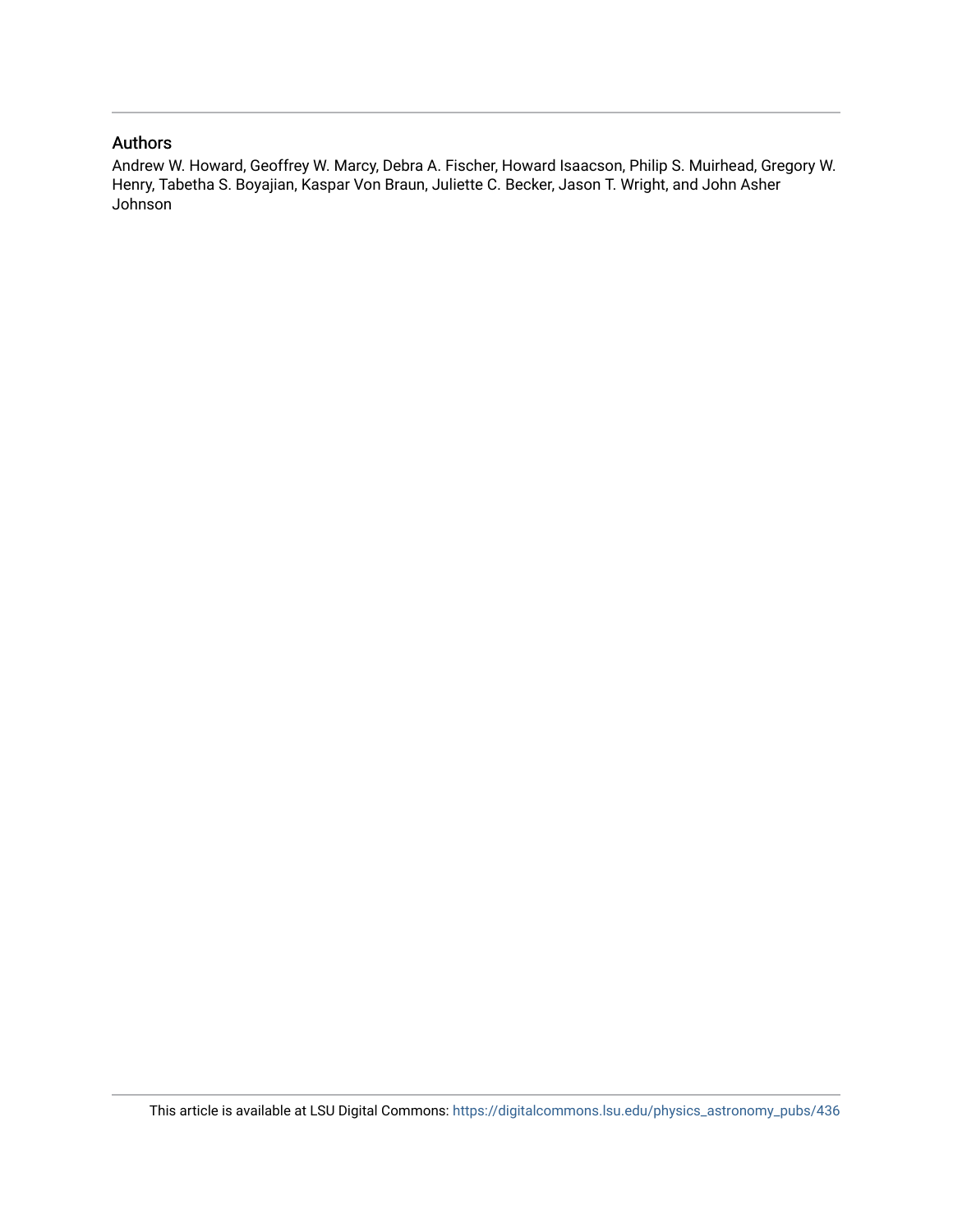## THE NASA-UC-UH ETA-EARTH PROGRAM. IV. A LOW-MASS PLANET ORBITING AN M DWARF 3.6 PC FROM EARTH<sup>∗</sup>

<span id="page-2-0"></span>ANDREW W. HOWARD<sup>1</sup>, Geoffrey W. Marcy<sup>2</sup>, Debra A. Fischer<sup>3</sup>, Howard Isaacson<sup>2</sup>, Philip S. Muirhead<sup>4,11</sup>,

GREGORY W. HENRY<sup>5</sup>, TABETHA S. BOYAJIAN<sup>3</sup>, KASPAR VON BRAUN<sup>6,7</sup>, JULIETTE C. BECKER<sup>4</sup>,

JASON T. WRIGHT<sup>8,9</sup>, AND JOHN ASHER JOHNSON<sup>10,12</sup><br><sup>1</sup> Institute for Astronomy, University of Hawaii, 2680 Woodlawn Drive, Honolulu, HI 96822, USA

<sup>2</sup> Department of Astronomy, University of California, Berkeley, CA 94720-3411, USA<br><sup>3</sup> Department of Astronomy, Yale University, New Haven, CT 06511, USA<br><sup>4</sup> Department of Astrophysics, California Institute of Technology

<sup>9</sup> Center for Exoplanets and Habitable Worlds, The Pennsylvania State University, University Park, PA 16802, USA <sup>10</sup> Center for Planetary Astronomy, California Institute of Technology, 1200 East California Boulevard, Pas

*Received 2013 June 13; accepted 2014 August 13; published 2014 September 23*

## ABSTRACT

We report the discovery of a low-mass planet orbiting Gl 15 A based on radial velocities from the Eta-Earth Survey using HIRES at Keck Observatory. Gl 15 Ab is a planet with minimum mass *M* sin  $i = 5.35 \pm 0.75 M_{\oplus}$ , orbital period  $P = 11.4433 \pm 0.0016$  days, and an orbit that is consistent with circular. We characterize the host star using a variety of techniques. Photometric observations at Fairborn Observatory show no evidence for rotational modulation of spots at the orbital period to a limit of ∼0.1 mmag, thus supporting the existence of the planet. We detect a second RV signal with a period of 44 days that we attribute to rotational modulation of stellar surface features, as confirmed by optical photometry and the Ca  $\text{II H} \& \text{K}$  activity indicator. Using infrared spectroscopy from Palomar-TripleSpec, we measure an M2 V spectral type and a sub-solar metallicity ( $[M/H] = -0.22$ ,  $[Fe/H] = -0.32$ ). We measure a stellar radius of  $0.3863 \pm 0.0021 R_{\odot}$  based on interferometry from CHARA.

*Key words:* planetary systems – stars: individual (Gliese 15 A) – techniques: radial velocities

*Online-only material:* color figures

### 1. INTRODUCTION

The nearest and brightest stars are among the best studied and hold a special place in the popular imagination. The discovery of planets orbiting these stars tells us that the solar neighborhood is potentially rich with solar systems. Within 7 pc, we know of gas giant planets orbiting  $\epsilon$  Eridani (Hatzes et al. [2000\)](#page-10-0), Gl 876 (Marcy et al. [1998;](#page-10-0) Delfosse et al. [1998\)](#page-10-0), and Gl 832 (Bailey et al. [2009\)](#page-10-0), intermediate mass planets commonly called Neptunes and super-Earths orbiting Gl 674 (Bonfils et al. [2007\)](#page-10-0), Gl 876 (Rivera et al. [2010\)](#page-10-0), HD 20794 (Pepe et al. [2011\)](#page-10-0), and Gl 581 (Mayor et al. [2009\)](#page-10-0), and an approximately Earth-mass (*M*⊕) planet orbiting *α* Centauri B (Dumusque et al. [2012\)](#page-10-0). To this list, we add a 5  $M_{\oplus}$  planet orbiting the star Gl 15 A, which at 3.6 pc is a member of the 16th closest stellar system cataloged by RECONS<sup>13</sup> (e.g., Jao et al. [2005;](#page-10-0) Henry et al. [2006\)](#page-10-0).

This new planet was discovered as part of the Eta-Earth Survey, a census of planets orbiting the nearest stars. Our target list is composed of 232 G, K, and M stars suitable for high-precision Doppler observations at the Keck Observatory. These stars are nearby (within 25 pc), bright  $(V < 11)$ , and

<sup>13</sup> <http://www.astro.gsu.edu/RECONS/>

have low chromospheric activity (log  $R'_{HK}$  < -4.7). Each star is searched for planets—particularly close-in, low-mass planets—using a minimum of 20 radial velocity (RV) measurements of  $\sim$ 1 m s<sup>-1</sup> precision from the HIRES spectrometer. This survey has detected several low-mass planets (Howard et al. [2009,](#page-10-0) [2011a,](#page-10-0) [2011b\)](#page-10-0) and showed that for G and K dwarfs the planet mass function rises steeply with decreasing planet mass: small planets are common (Howard et al. [2010b\)](#page-10-0). The 66 M dwarfs in the Eta-Earth Survey sample were excluded from that statistical study of planet occurrence because many stars lacked sufficient measurements to confidently detect or exclude the presence of low-mass planets.

In this paper, we characterize the planet host star Gl 15 A using a variety of observational techniques (Section 2), describe Doppler measurements of the star (Section [3\)](#page-5-0), announce the existence of the close-in, super-Earth Gl 15 Ab (Section [4\)](#page-6-0), and discuss this new planet in the context of the properties of known small planets (Section [5\)](#page-8-0).

## 2. STELLAR CHARACTERIZATION

Gl 15 A (also known as HD 1326 A, HIP 1475, GX Andromedae, and Groombridge 34) is a nearby, cool dwarf of type M1 (Reid et al. [1995\)](#page-10-0) or M2 (this work). The other member of this binary star system, Gl 15 B, is fainter and has a spectral type of M3.5 dwarf (Reid et al. [1995\)](#page-10-0). Lippincott [\(1972\)](#page-10-0) measured a small astrometric segment of their orbit, giving an AB separation of 146 AU and an orbital period of 2600 yr. Assuming an edge-on viewing geometry of AB and a circular orbit, the

Based on observations obtained at the W. M. Keck Observatory, which is operated jointly by the University of California and the California Institute of Technology. Keck time was granted for this project by the University of Hawaii, the University of California, and NASA.

<sup>&</sup>lt;sup>11</sup> Current address: Department of Astronomy, Boston University, 725 Commonwealth Avenue, Boston, MA 02215, USA.

<sup>&</sup>lt;sup>12</sup> Current address: Harvard-Smithsonian Center for Astrophysics, 60 Garden Street, Cambridge, MA 02138, USA.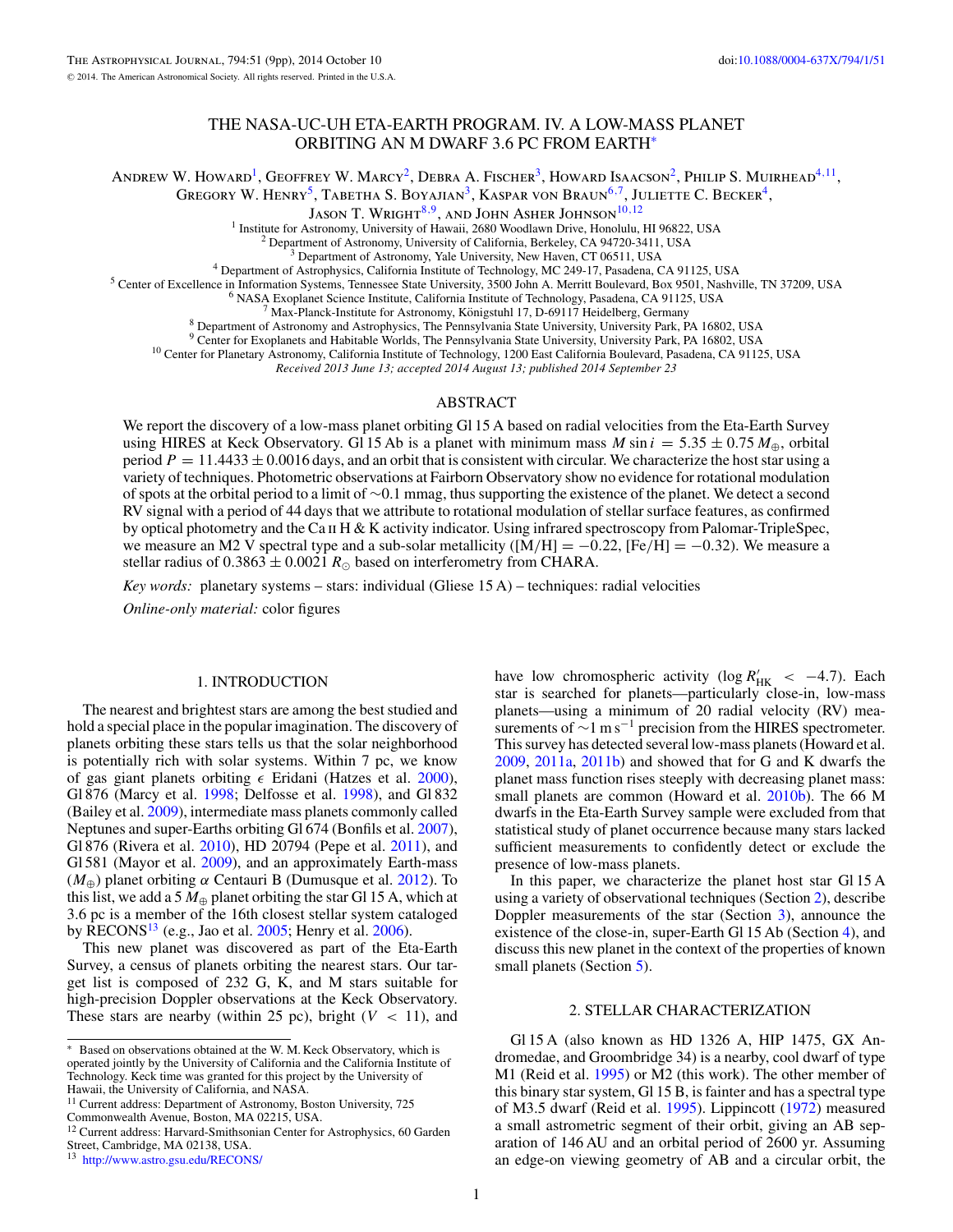| <b>Table 1</b>                        |  |
|---------------------------------------|--|
| Adopted Stellar Properties of Gl 15 A |  |

<span id="page-3-0"></span>

| Parameter                        | Gl 15 A                     | Source                                    |
|----------------------------------|-----------------------------|-------------------------------------------|
| Spectral type                    | M2V                         | TripleSpec spectra and                    |
|                                  |                             | <b>IRTF Spectral Library</b>              |
| $B-V$ (mag)                      | 1.55                        | Leggett $(1992)$                          |
| $V$ (mag)                        | 8.08                        | Leggett $(1992)$                          |
| $J$ (mag)                        | 4.82                        | Leggett $(1992)$                          |
| $H$ (mag)                        | 4.25                        | Leggett $(1992)$                          |
| $K$ (mag)                        | 4.03                        | Leggett $(1992)$                          |
| Distance (pc)                    | $3.587 \pm 0.010$           | van Leeuwen (2007)                        |
| $T_{\rm eff}$ (K)                | $3567 \pm 11$               | SED fit                                   |
| $\log g$ (cgs)                   | $4.90 \pm 0.17$             | computed from $M_{\star}$ and $R_{\star}$ |
| $[Fe/H]$ (dex)                   | $-0.32 \pm 0.17^{\rm a}$    | TripleSpec spectra calibrated by          |
|                                  |                             | Rojas-Ayala et al. (2012)                 |
| $[M/H]$ (dex)                    | $-0.22 \pm 0.12^{\text{a}}$ | TripleSpec spectra calibrated by          |
|                                  |                             | Rojas-Ayala et al. (2012)                 |
| $v \sin i$ (km s <sup>-1</sup> ) | $1.45 \pm 0.6$              | Houdebine $(2010)$                        |
| $L_{\star}(L_{\odot})$           | $0.02173 \pm 0.00021$       | CHARA interferometry and SED fit          |
| $M_{\star}(M_{\odot})$           | $0.375 \pm 0.057$           | TripleSpec parameters with                |
|                                  |                             | Dartmouth isochrones                      |
| $R_{\star}$ $(R_{\odot})$        | $0.3863 \pm 0.0021$         | <b>CHARA</b> interferometry               |
| $S_{\rm HK}$                     | $0.527 \pm 0.038$           | Can H & K (HIRES)                         |

**Note.** <sup>a</sup> The uncertainties for [M*/*H] and [Fe*/*H] from TripleSpec are dominated by systematic errors. For comparison with other stars using the same calibration, the photon-limited errors on these measurements are 0.02 dex.

maximum RV acceleration of A due to B is  $\sim 2 \text{ m s}^{-1} \text{ yr}^{-1}$ . Based on an imaging search for companions at  $10 \mu m$  with MIRLIN at Palomar, van Buren et al. [\(1998\)](#page-10-0) ruled out additional companions to A having projected separations of 9–36 AU with  $T_{\text{eff}} > 1800 \text{ K}$  ( $M_{\star} > 0.084 M_{\odot}$ ). Gautier et al. [\(2007\)](#page-10-0) found no infrared excess for Gl 15 A at 24, 70, or 160 *μ*m.

Since Gl 15 A is a bright nearby star, we undertook a significant campaign to characterize it using a combination of high-resolution optical spectroscopy, near infrared (IR) spectroscopy, long-baseline optical*/*infrared interferometry, and high-cadence, broadband optical photometry. In the subsections that follow, we describe these measurements, which are summarized in Table 1.

#### *2.1. HIRES Optical Spectroscopy*

We observed Gl 15 A with the HIRES echelle spectrometer (Vogt et al. [1994\)](#page-10-0) on the 10 m Keck I telescope using standard procedures. The observations reported here span 15 yr (1997 January through 2011 December) and were made with an iodine cell mounted directly in front of the spectrometer entrance slit to measure precise relative RVs. The dense set of molecular absorption lines imprinted on the stellar spectra provide a robust wavelength fiducial against which Doppler shifts are measured, as well as strong constraints on the shape of the spectrometer instrumental profile at the time of each observation (Marcy & Butler [1992;](#page-10-0) Valenti et al. [1995\)](#page-10-0).

With the iodine cell removed, we also measured a "template" spectrum of Gl 15 A that was used in the Doppler analysis (Section [3\)](#page-5-0). For stars with  $T_{\text{eff}} \geq 4800$  K, we typically measure stellar parameters using the Spectroscopy Made Easy (SME; Valenti & Piskunov [1996;](#page-10-0) Valenti & Fischer [2005\)](#page-10-0) LTE spectral synthesis tool. However, below this temperature SME is unreliable. For Gl 15 A, we measured stellar parameters using the techniques below.

Measurements of the cores of the Ca II H  $\&$  K lines of each HIRES spectrum (outside the  $\sim$ 5000–6200 Å region affected by



Figure 1. Lomb-Scargle periodogram of S<sub>HK</sub> values from 59 measurements during the 2011 observing season (BJD *>* 2,455,500). We interpret the prominent peak near 44 days as due to modulation of stellar surface features (spots and plagues) at the stellar rotation period. The peaks near one day are aliases of our observing cadence and longer period signals.

iodine lines) show modest levels of chromospheric activity, as quantified by the  $S_{HK}$  and  $\log R'_{HK}$  indices (Isaacson & Fischer [2010\)](#page-10-0). The *S*<sub>HK</sub> values (Table [3\)](#page-9-0) are computed to a precision of 0.001 and carry single measurement uncertainties of ∼0.002. Values in Table [3](#page-9-0) that are reported to a precision less than 0.001 are the result of binning multiple measurements in a two hour timespan. These measurements are variable on both short and long timescales. Over our 15 yr baseline, we detect a  $9 \pm 2.5$  yr cycle with a semi-amplitude of∼0.05 (in the dimensionless units of *S*HK), which is a ∼10% fractional change. This variation may be a magnetic activity cycle analogous to the solar cycle. We are unable to check for a similar variation in the optical photometry from Fairborn Observatory below (Section [2.4\)](#page-5-0), which spans only four years.

To measure variability on shorter timescales, we examined 59  $S_{HK}$  measurements from the 2011 observing season (BJD *>* 2,455,500). A Lomb–Scargle periodogram of these data (Figure 1) shows a clear periodicity near 44 days that we interpret as the rotation period. As shown below, we also detect  $\sim$ 44 day modulations in optical photometry and the RV time series, which is consistent with the rotational modulation of stellar surface features.

#### *2.2. Palomar-TripleSpec Infrared Spectrscopy*

We observed Gl 15 A with the TripleSpec Spectrograph on the Palomar Observatory 200 inch Hale Telescope on UT 2012 February 12. TripleSpec is a near-infrared, long-slit spectrograph covering  $1.0-2.5 \mu m$  simultaneously with a resolving power of 2700 (Wilson et al. [2004;](#page-10-0) Herter et al. [2008\)](#page-10-0). The TripleSpec detector does not have a shutter and instead records differences between multiple nondestructive readouts for indi-vidual exposures (Fowler & Gatley [1990\)](#page-10-0). The readout time sets the minimum exposure time of the detector to 3.8 s. To prevent saturation of this bright target, we guided with only a wing of the seeing-limited image of Gl 15 A on the slit. Two positions along the slit (A and B) were used. Exposures were taken in an ABBA pattern with the minimum exposure time.

We reduced the data using the SpexTool program, modified for Palomar-TripleSpec (Cushing et al. [2004;](#page-10-0) M. Cushing 2011, private communication). The spectra were cleansed of telluric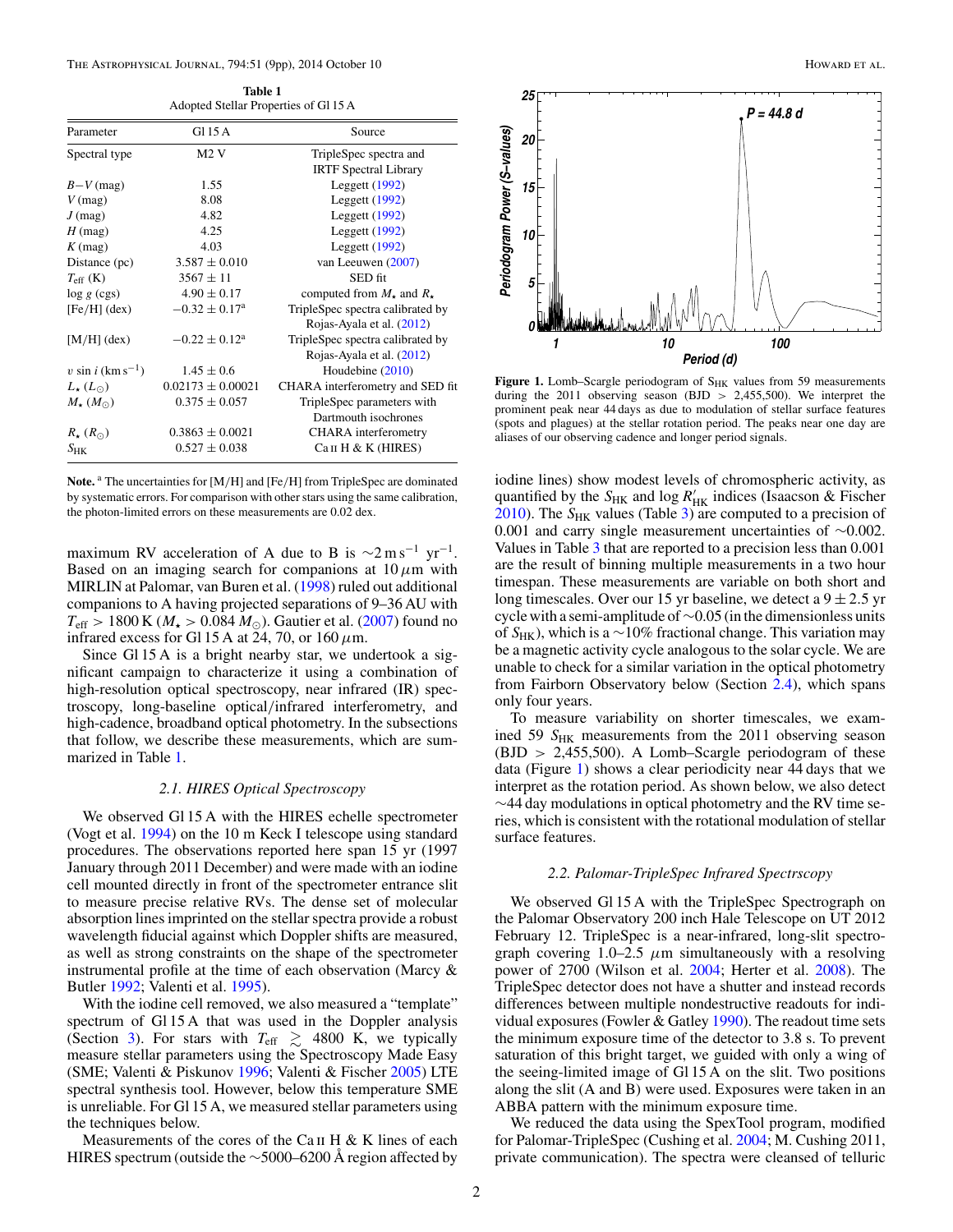

**Figure 2.** Palomar-TripleSpec *K*-band spectrum of Gl 15 A, with comparison stars drawn from the IRTF Spectral Library (KHM spectral types; Cushing et al. [2005;](#page-10-0) Rayner et al. [2009\)](#page-10-0). The templates are adjusted to the same scale as the Gl 15 A spectrum using a ratio of the median flux in *K* band, and then artificially offset. We used spectral indices defined in Rojas-Ayala et al. [\(2012\)](#page-10-0) to measure the *T*eff, [M*/*H], and [Fe*/*H]: the H2O–K2 index (gray shaded regions) and the equivalent widths of the Na i doublet and Ca i triplet features (indicated).

absorption lines by comparison with spectra of a nearby A0V star (BD+43 61) and were flux calibrated using the xtellcor package (Vacca et al. [2003\)](#page-10-0). The brightness of Gl 15 A resulted in a discontinuity in the reduced spectrum at the location of a quadrant boundary in the detector. We manually adjusted the normalization of the spectrum to remove the discontinuity. Figure 2 shows the reduced *K*-band spectrum of Gl 15 A, with comparison spectra of bracketing spectral types.

Moderate resolution *K*-band spectra of M dwarfs are sensitive to stellar temperature (Covey et al. [2010\)](#page-10-0) and metallicity (Rojas-Ayala et al. [2010,](#page-10-0) [2012\)](#page-10-0). For Gl 15 A, we measured spectral indices and used the Rojas-Ayala et al. [\(2012\)](#page-10-0) calibrations to estimate  $T_{\text{eff}}$ , [M/H], and [Fe/H]. We measured the equivalent widths of  $3.430 \pm 0.098$  Å and  $3.148 \pm 0.103$  Å for the *K*-band Na i and Ca i absorption features, respectively. For the H<sub>2</sub>O–K2 index, we measured a value of 0.95434  $\pm$  0.0030. From these measurements, we infer  $[Fe/H] = -0.32 \pm 0.17$ and  $[M/H] = -0.22 \pm 0.12$  using the Rojas-Ayala et al. [\(2012\)](#page-10-0) calibration. These metallicity estimates are consistent with the broadband photometric calibration by Johnson & Apps [\(2009\)](#page-10-0), which predicts  $[Fe/H] = -0.25 \pm 0.07$ .

Following Rojas-Ayala et al. [\(2012\)](#page-10-0), we interpolated [M*/*H] and the  $H_2O-K2$  index on a surface of [M/H],  $H_2O-K2$ , and *T*eff calculated using synthetic spectra (Allard et al. [2012\)](#page-10-0). The resulting temperature  $T_{\text{eff}} = 3568 \pm 52 \text{ K}$  is consistent with the temperature estimate of  $3567 \pm 11$  K from fitting the spectral energy distribution and CHARA interferometry (Section 2.3).

We estimated uncertainties using a Monte Carlo approach combined with calibration uncertainties from Rojas-Ayala et al. [\(2012\)](#page-10-0). SpexTool reports per-channel uncertainties based on the photon noise and read noise in both the target and calibration data. We created 1000 instances of the data, each with random, normally distributed noise added based on the reported per-channel uncertainties. For each instance, we calculated the spectral indices and report the standard deviation in the distribution of values as the uncertainty. We also calculated *T*eff, [M*/*H], and [Fe*/*H] for each iteration; however, these are also subject to uncertainties in the calibration relations. Rojas-Ayala et al. [\(2012\)](#page-10-0) calculate an uncertainty of 0.17 in the [Fe*/*H] relation and 0.12 in the [M*/*H] relation, which dominate over the Monte Carlo uncertainty estimations. We estimate the uncertainty in the effective temperature calculation to be 50 K, which also dominates over the Monte Carlo estimation.

We interpolated the measured [M/H] and  $T_{\text{eff}}$  on stellar evolutionary models to determine  $M_{\star}$ ,  $R_{\star}$ , and  $L_{\star}$ . We explored 5 Gyr isochrones from two sets of evolutionary models: the Dartmouth evolutionary models (e.g., Dotter et al. [2008;](#page-10-0) Feiden et al. [2011\)](#page-10-0) and the BCAH evolutionary models (Baraffe et al. [1998\)](#page-10-0). The age assumption does not change stellar parameters by more 1% for ages over 1 Gyr. To estimate uncertainties, we again used a Monte Carlo approach, interpolating 1000 iterations of *T*eff and [M*/*H] onto the isochrones, with each iteration containing normally distributed noise based on the calculations described above. For the Dartmouth models, respectively, we estimate  $M_{\star}$  = 0.375  $\pm$  0.057  $M_{\odot}$ ,  $R_{\star}$  = 0.363  $\pm$  0.052  $R_{\odot}$ , and  $L_{\star}$  = 0.0191  $\pm$  0.0040  $L_{\odot}$ . For the BCAH models, respectively, we estimate  $M_{\star} = 0.358 \pm 0.065 M_{\odot}$ ,  $R_{\star} = 0.342 \pm 0.065 M_{\odot}$ 0.057  $R_{\odot}$ , and  $L_{\star} = 0.0170 \pm 0.0045 L_{\odot}$ . These radius and luminosity estimates are consistent with those from CHARA interferometry and spectral energy distribution (SED) modeling (Section 2.3).

For comparison, we estimate the mass of Gl 15 A using the absolute *K*-band mass-luminosity calibration of Delfosse et al. [\(2000\)](#page-10-0). We find  $M_{\star} = 0.404 \pm 0.033 M_{\odot}$  based on  $K = 4.03$ mag (Leggett  $1992$ ) and a distance of  $3.587 \pm 0.010$  pc (van Leeuwen [2007\)](#page-10-0). The mass uncertainty comes from 0.18 mag rms errors in fitting the *K*-band photometry in Delfosse et al. [\(2000;](#page-10-0) see Section 3.6 of Johnson et al. [2012\)](#page-10-0).

#### *2.3. CHARA Interferometry*

#### *2.3.1. Interferometry and Stellar Diameter*

We measured the angular diameter of Gl 15 A using visibility interferometry. We observed Gl 15 A over seven nights between 2008 September and 2011 August using the Georgia State University Center for High Angular Resolution Astronomy (CHARA) Array (ten Brummelaar et al. [2005\)](#page-10-0) as part of a survey of K and M dwarfs (Boyajian et al. [2012\)](#page-10-0). We obtained 40 interferometric observations in *H* and *K* bands in single baseline mode, using 6 of CHARA's longest available baselines  $(217 < B<sub>max</sub> < 331 m)$ . Our observational strategy is described in von Braun et al. [\(2011a,](#page-10-0) [2011b\)](#page-10-0), including the use of calibrator stars to remove the influence of atmospheric and instrumental systematics. Our calibrator stars were chosen to be near-pointlike sources of similar brightness as Gl 15 A and are separated by small angular distances. These stars are HD 6920, HD 905, and HD 3765.

We measured a limb-darkening-corrected (Claret [2000\)](#page-10-0) angular diameter of  $1.005 \pm 0.005$  milliarcseconds (mas). Using the van Leeuwen [\(2007\)](#page-10-0) distance, we convert the angular diameter to a physical diameter of  $R_{\star} = 0.3846 \pm 0.0023 R_{\odot}$ , in agreement with previous CHARA measurements of  $0.379 \pm 0.006 R_{\star}$ (Berger et al. [2006\)](#page-10-0) and  $0.393 \pm 0.023$   $R_{\star}$  (van Belle & von Braun [2009\)](#page-10-0).

With this well-measured stellar radius and rotation period, we can make a comparison with the spectroscopic broadening kernel,  $v \sin i$ . For an equatorial viewing geometry (sin  $i = 1$ ), we the expect  $v \sin i \approx V_{\text{rot}} \approx 2\pi R_{\star}/P_{\text{rot}}$ . For Gl 15 A, we find  $2\pi R_{\star}/P_{\text{rot}} = 0.44 \text{ km s}^{-1}$ , which is inconsistent at the 1.7*σ* level with the measured  $v \sin i = 1.45 \pm 0.6$  km s<sup>-1</sup> (Houdebine [2010\)](#page-10-0).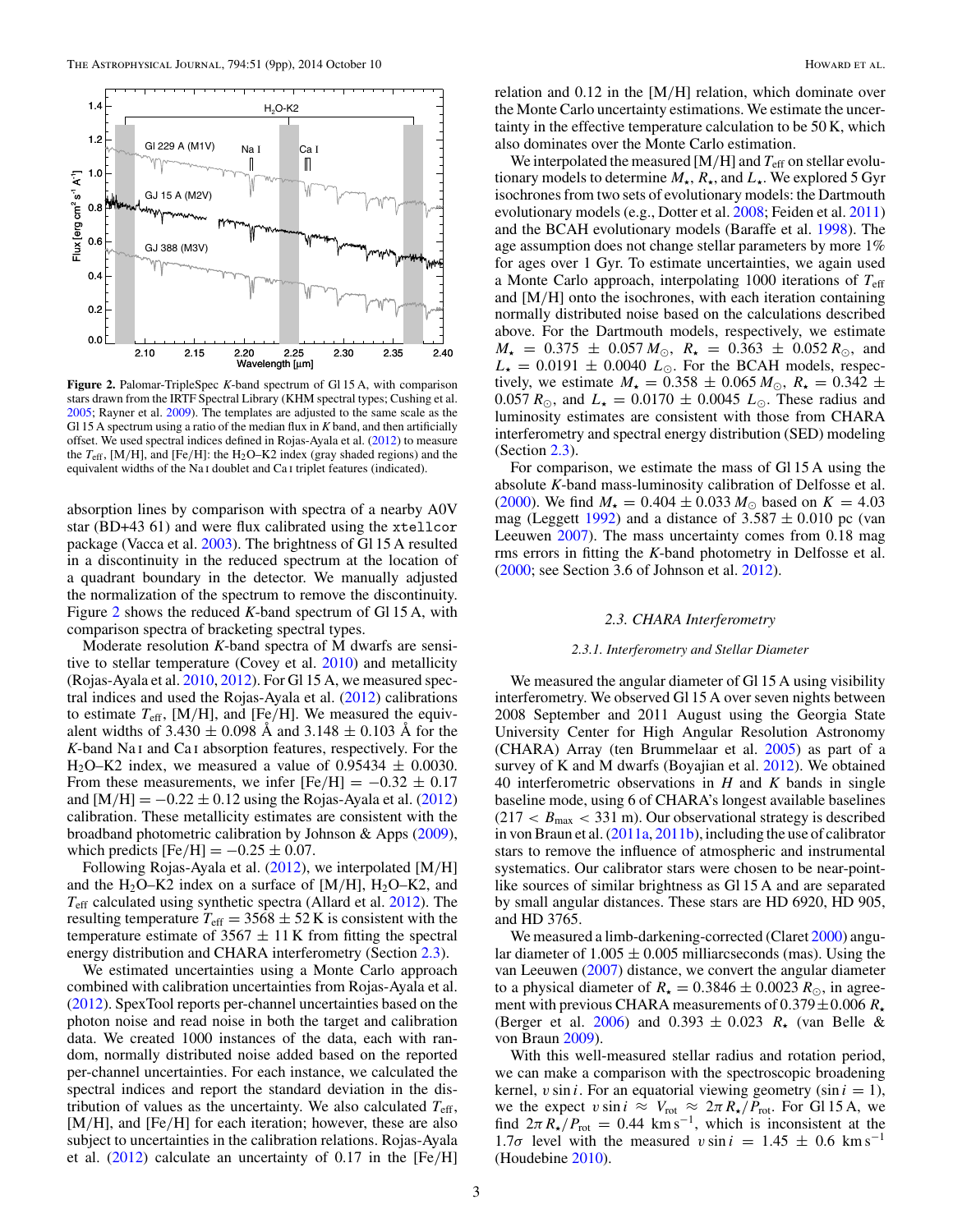<span id="page-5-0"></span>

**Figure 3.** SED fit for Gl 15 A with a M2V spectral template (blue) from Pickles [\(1998\)](#page-10-0) and photometry (red) from the literature. Filter bandpasses are indicated by the horizontal lengths of the red photometric measurements. The black "X" symbols show the template flux integrated over the filter bandpasses. Residuals between these integrated model and measured fluxes are in the lower panel. For details, see Section 2.3.2.

(A color version of this figure is available in the online journal.)

#### *2.3.2. Spectral Energy Distribution*

Similar to the procedure outlined in von Braun et al. [\(2012\)](#page-10-0), we fitted the SED (Figure 3) based on the spectroscopic templates of Pickles [\(1998\)](#page-10-0) to literature photometry published in Cowley et al. [\(1967\)](#page-10-0), Johnson & Morgan [\(1953\)](#page-10-0), Upgren [\(1974\)](#page-10-0), Niconov et al. [\(1957\)](#page-10-0), Argue [\(1966\)](#page-10-0), Johnson [\(1965\)](#page-10-0), Erro [\(1971\)](#page-10-0), Mermilliod [\(1986\)](#page-10-0), Hauck & Mermilliod [\(1998\)](#page-10-0), Twarog [\(1980\)](#page-10-0), Olsen [\(1993\)](#page-10-0), Olson [\(1974\)](#page-10-0), Cutri et al. [\(2003\)](#page-10-0) and cataloged in Gezari et al. [\(1999\)](#page-10-0). We did not include interstellar extinction from the SED fit due to the proximity of Gl 15 A.

The SED fit produces a bolometric flux of  $F_{bol} = (5.42 \pm 1.00)$  $(0.04) \times 10^{-8}$  erg cm<sup>-2</sup> s<sup>-1</sup>. The ~1% fractional error accounts only for photometric and fitting uncertainties and does not include systematic uncertainties (e.g., see Section 2.2 of von Braun et al.  $2014$ ). Combining  $F_{bol}$  with the distance, we derive a luminosity of  $L = 0.02\overline{173} \pm 0.00021$   $L_{\odot}$ . We derive an effective temperature of 3563  $\pm$  11 K using the modified Stefan–Boltzmann Law  $T_{\text{eff}}(K) = 2341(F_{\text{bol}}/\theta_{\text{LD}}^2)^{1/4}$  from von Braun et al. [\(2012\)](#page-10-0).

Using the approach in von Braun et al.  $(2011b)$  and based on the equations of Jones & Sleep  $(2010)$  we calculate the inner and outer boundaries of the habitable zone around Gl 15 A to be 0.14 and 0.29 AU, respectively. With a semi-major axis of 0.074 AU (see Section [4\)](#page-6-0), Gl 15 Ab orbits interior to the habitable zone.

#### *2.4. Photometry from Fairborn Observatory*

We measured the brightness of Gl 15 A over four observing seasons with the T12 0.80 m automatic photometric telescope (APT), one of several automatic telescopes operated by Tennessee State University at Fairborn Observatory (Eaton et al. [2003\)](#page-10-0). The APTs can detect short-term, low-amplitude brightness changes in solar-type stars resulting from rotational modulation in the visibility of active regions, such as starspots and plages (e.g., Henry et al. [1995b\)](#page-10-0) and can also detect longerterm variations produced by the growth and decay of individual

active regions and the occurrence of stellar magnetic cycles (e.g., Henry et al. [1995a;](#page-10-0) Hall et al. [2009\)](#page-10-0). The TSU APTs can disprove the hypothesis that RV variations are caused by stellar activity, rather than planetary reflex motion (e.g., Henry et al. [2000a\)](#page-10-0). Several cases of apparent periodic RV variations in solar-type stars induced by the presence of photospheric starspots have been discussed in the literature (e.g., Queloz et al. [2001;](#page-10-0) Paulson et al. [2004;](#page-10-0) Bonfils et al. [2007;](#page-10-0) Forveille et al. [2009\)](#page-10-0). Photometry of planetary candidate host stars is also useful to search for transits of the planetary companions (e.g., Henry et al. [2000b;](#page-10-0) Sato et al. [2005;](#page-10-0) Gillon et al. [2007;](#page-10-0) Barbieri et al. [2007\)](#page-10-0).

The T12 0.80 m APT is equipped with a two-channel photometer that uses two EMI 9124QB bi-alkali photomultiplier tubes (PMTs) to make simultaneous measurements of one star in the Strömgren  *and*  $*y*$  *passbands. We report differential* measurements of the target star with respect to three comparison stars: HD 571 ( $V = 5.01$ ,  $B - V = 0.41$ ), HD 818 ( $V = 6.63$ , *B* − *V* = 0*.*40), and HD 1952 (*V* = 6*.*66, *B* − *V* = 0*.*41). The T12 APT is functionally identical to the T8 APT described in Henry [\(1999\)](#page-10-0). All photometric measurements were made through a  $45$ " focal-plane diaphragm, thus excluding the light from the two 11th magnitude visual companions Gl 15 B and C. The observing sequence and conditions for rejecting photometry in nonphotometric conditions are described in Henry [\(1999\)](#page-10-0).

During four consecutive observing seasons starting in 2008, the APT acquired 578 differential brightness measurements of Gl 15 A. We combined the *b* and *y* differential magnitudes into  $(b + y)/2$  measurements, achieving typical single measurement precision of 1.5–2.0 mmag (Henry [1999\)](#page-10-0). These measurements are plotted in the top panel of Figure [4](#page-6-0) and have a standard deviation of 3.1 mmag, which is somewhat larger than measurement uncertainties.

In the 2011 observing season, we increased the cadence to several observations per night. A periodogram of these measurements (Figure [4,](#page-6-0) middle panel) shows Fourier power at a period of  $43.82 \pm 0.56$  days. The phased photometry from this season is shown in the bottom panel of Figure [4.](#page-6-0) The APT photometry show no evidence for rotational modulation of spots at the orbital period to a limit of ∼0.1 mmag, thus supporting the interpretation that the 11.44 day RV signal is due to an orbiting planet (Section [4.1\)](#page-7-0).

#### 3. KECK-HIRES DOPPLER MEASUREMENTS

We measured the Doppler shift of each star-times-iodine HIRES spectrum (Section [2.1\)](#page-3-0) using a modeling procedure descended from Butler et al. [\(1996\)](#page-10-0) and described in Howard et al. [\(2011a\)](#page-10-0). The velocity and corresponding uncertainty for each observation is based on separate measurements for ∼700 spectral chunks each 2 Å wide. Once the planet announced here emerged as a candidate in 2010 October, we increased the nightly cadence to three consecutive observations per night to reduce the Poisson noise from photon statistics. We calculated mean velocities for multiple observations in two hour intervals. The rms of these measurements is 3*.*21 m s−1. The relative RVs and simultaneous S<sub>HK</sub> values are listed in Table [3.](#page-9-0) The absolute RV of Gl 15 A relative to the solar system barycenter is  $11.82 \pm 0.11$  km s<sup>-1</sup> (Chubak et al. [2012\)](#page-10-0). The RVs in Table [3](#page-9-0) are corrected for motion of Keck Observatory through the solar system (barycentric corrections) and secular acceleration, but not for any measured or assumed motion of Gl 15 A from interactions with Gl 15 B or C.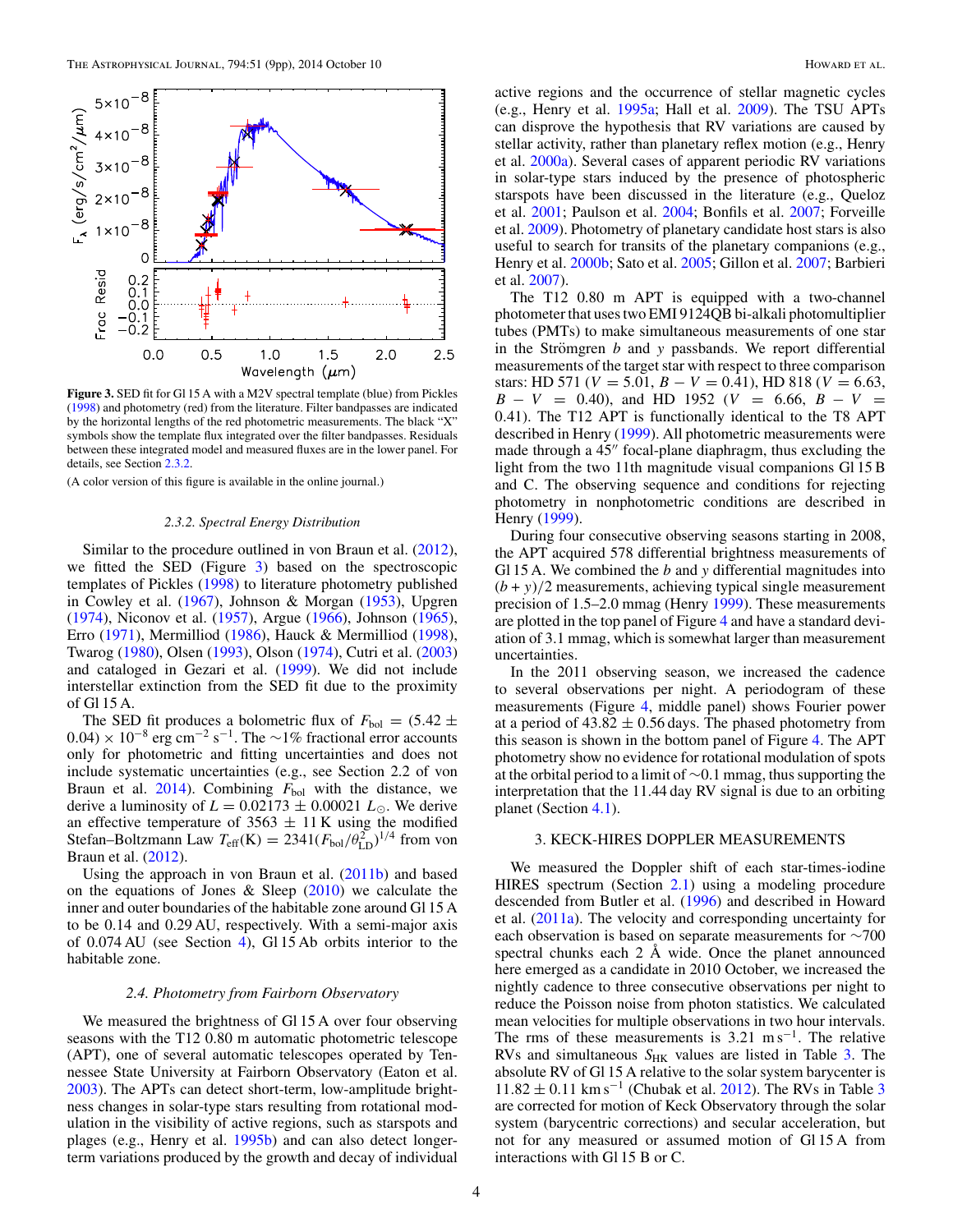<span id="page-6-0"></span>

**Figure 4.** Top: Stromgren  $(b + y)/2$  differential magnitudes of Gl 15 A plotted against heliocentric Julian Date for four observing seasons (2008–2011). The standard deviation of these normalized observations from their mean (dotted line) is 3.1 mmag. The vertical lines in the top panel set off the best covered and most coherent segment of the light curve that shows rotational modulation of spots. The two lower panels focus on this high cadence subset of the photometry. Middle: frequency spectrum of the high cadence photometry showing a peak corresponding to a period of ∼44 days, which we interpret as the stellar rotation period. Bottom: photometry from the high cadence interval phased to a 44 day period. Two cycles are shown (with data repeated) along with a least-squared sine function fit having a peak-to-peak amplitude of 6 mmag.

Measurements made after the HIRES CCD upgrade in 2004 August suffer from smaller systematic errors. As described in the Section 4, when modeling the measurements we allowed for a zero-point offset between the 20 "pre-upgrade" and 97 "post-upgrade" RVs, as well as differing amounts of jitter.

#### 4. PLANET DETECTION AND ORBITAL MODEL

We modeled the RV time series as a single planet in Keplerian orbit around the star Gl 15 A. We searched for periodic signals by computing a Lomb–Scargle periodogram (Lomb [1976;](#page-10-0) Scargle [1982\)](#page-10-0) of the RVs (Figure 5) and found a dominant peak at 11.44 days. We seeded single-planet Keplerian models with that period and a variety of other periods using the orbit fitting techniques described in Howard et al. [\(2010a\)](#page-10-0) and the partially linearized, least-squares fitting procedure described in Wright & Howard [\(2009\)](#page-10-0). Our adopted model (Table 2) has an orbital period near 11.44 days. We also include a linear trend of  $-0.26 \pm 0.09$  m s<sup>-1</sup> yr<sup>-1</sup>, which is consistent with the mass and separation the Gl 15 AB system (see Section [2\)](#page-2-0). The best-fit circular, single-planet model is plotted in Figure [6.](#page-7-0)

We estimated orbital parameter uncertainties using a Markov Chain Monte Carlo (MCMC) method (Ford [2005,](#page-10-0) [2006\)](#page-10-0) with



**Figure 5.** Lomb–Scargle periodogram of RV measurements of Gl 15 A. The tall peak near *P* = 11*.*44 days suggests a planet with that orbital period.

**Table 2** Orbital Solutions for Gl 15 Ab

| Parameter                                            | Value                   |
|------------------------------------------------------|-------------------------|
| Circular Orbit Model (adopted)                       |                         |
| $P$ (days)                                           | $11.4433 \pm 0.0016$    |
| $T_c^{\text{a}}$ (BJD – 2,440,000)                   | $15874.95 \pm 0.21$     |
| $K(m s^{-1})$                                        | $2.94 \pm 0.28$         |
| $\gamma$ (m s <sup>-1</sup> )                        | $2.47 \pm 0.88$         |
| $dv/dt$ (m s <sup>-1</sup> yr <sup>-1</sup> )        | $-0.26 \pm 0.09$        |
| M sin $i(M_{\oplus})$                                | $5.35 \pm 0.75$         |
| a (AU)                                               | $0.0717 \pm 0.0034$     |
| rms to best-fit model, pre-upgrade RVs $(m s^{-1})$  | 2.69                    |
| rms to best-fit model, post-upgrade RVs $(m s^{-1})$ | 1.93                    |
| $\sigma_{\text{jit, pre}}$ (m s <sup>-1</sup> )      | $2.56_{-0.48}^{+0.61}$  |
| $\sigma_{\text{jit, post}}$ (m s <sup>-1</sup> )     | $1.88 \pm 0.16$         |
| <b>Eccentric Orbit Model</b>                         |                         |
| $P$ (days)                                           | $11.4433 \pm 0.0017$    |
| $T_c^{\text{a}}$ (BJD – 2,440,000)                   | $15875.09 \pm 0.45$     |
| $T_p^{\ b}$ (BJD - 2,440,000)                        | $15876.6^{+2.4}_{-4.7}$ |
| $e$ COS $\omega$                                     | $-0.04 \pm 0.11$        |
| $e \sin \omega$                                      | $-0.01 \pm 0.09$        |
| e                                                    | $0.12_{-0.06}^{+0.08}$  |
| $\omega$ (deg)                                       | $186^{+92}_{-110}$      |
| $K(m s^{-1})$                                        | $2.93 \pm 0.29$         |
| $\gamma$ (m s <sup>-1</sup> ) of relative RVs        | $2.43 \pm 0.90$         |
| $dv/dt$ (m s <sup>-1</sup> yr <sup>-1</sup> )        | $-0.27 \pm 0.09$        |
| M sin $i(M_{\oplus})$                                | $5.28 \pm 0.75$         |
| a (AU)                                               | $0.0717 \pm 0.0036$     |
| rms to best-fit model, pre-upgrade RVs $(m s^{-1})$  | 2.70                    |
| rms to best-fit model, post-upgrade RVs $(m s^{-1})$ | 1.93                    |
| $\sigma_{jit, pre}$ $(m s^{-1})$                     | $2.54_{-0.48}^{+0.62}$  |
| $\sigma_{\text{jit,post}}$ (m s <sup>-1</sup> )      | $1.91 \pm 0.16$         |
|                                                      |                         |

**Notes.**

<sup>a</sup> Time of inferior conjunction or time of transit if viewed edge-on.

**b** Time of periastron passage.

the Metropolis–Hastings algorithm (Metropolis et al. [1953;](#page-10-0) Hastings [1970\)](#page-10-0) and a Gibbs sampler (Geman & Geman [1984\)](#page-10-0). We report the median, 84.1%, and 15.9% levels of the marginalized posterior parameter distributions in Table 2. Instead of minimizing  $\chi^2$ , we (equivalently) maximized the logarithm of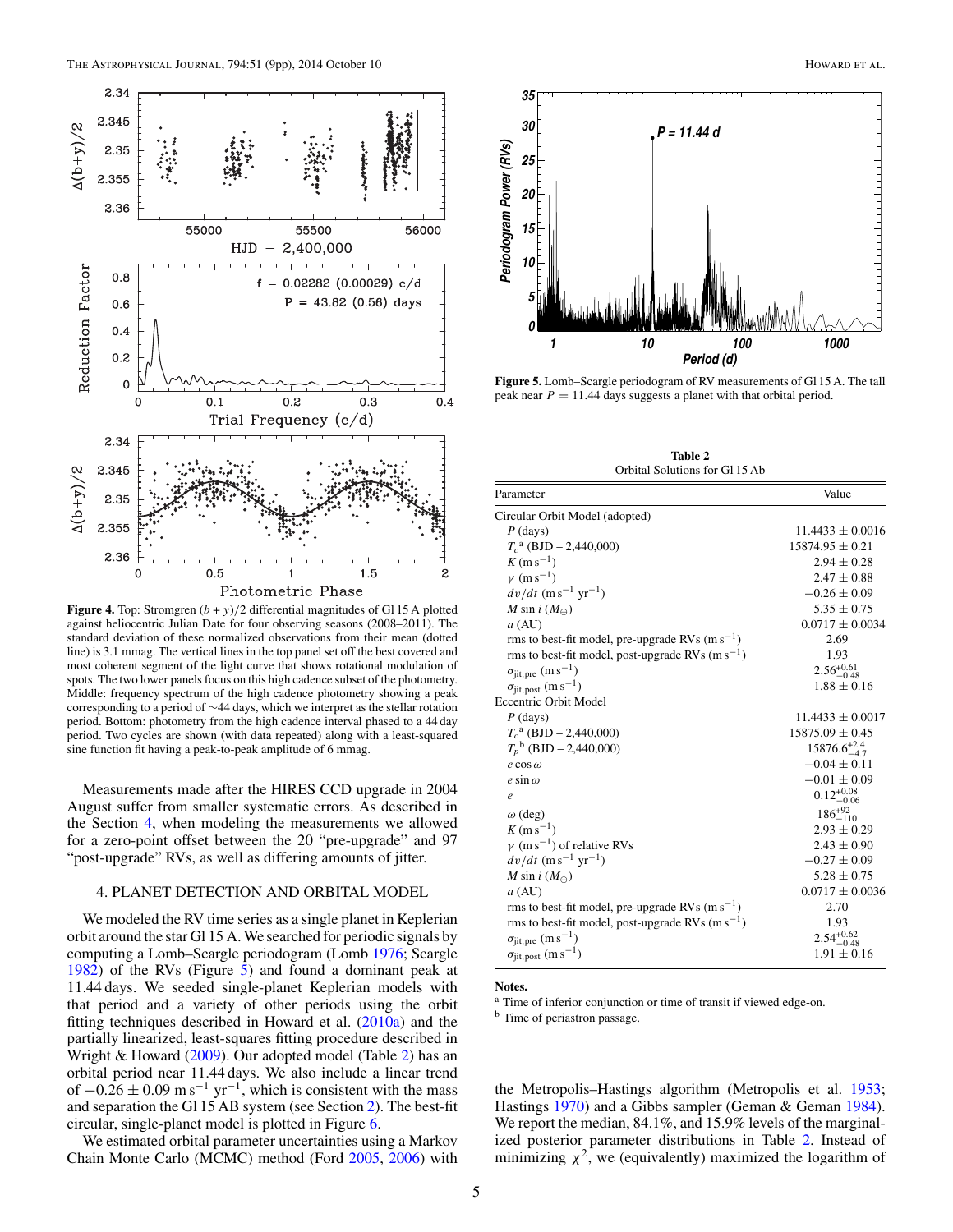<span id="page-7-0"></span>

**Figure 6.** Single-planet model for the Keck-HIRES RVs of Gl 15 Ab. Filled black circles represent phased measurements while the open black circles represent the same velocities wrapped one orbital phase. The error bars show the quadrature sum of measurement uncertainties and jitter. Red squares show RVs binned in 0.1 phase increments and have an rms to the model of  $0.62 \text{ m s}^{-1}$ . The best-fit circular orbital solution is shown as a dashed red line.

(A color version of this figure is available in the online journal.)

the likelihood,

$$
\ln \mathcal{L} = -\sum_{i=1}^{N_{\text{pre}}} \frac{(v_i - v_{\text{m}}(t_i))^2}{2(\sigma_i^2 + \sigma_{\text{jit,pre}}^2)} - \ln \sqrt{2\pi (\sigma_i^2 + \sigma_{\text{jit,pre}}^2)}
$$

$$
- \sum_{i=1}^{N_{\text{post}}} \frac{(v_i - v_{\text{m}}(t_i))^2}{2(\sigma_i^2 + \sigma_{\text{jit,post}}^2)} - \ln \sqrt{2\pi (\sigma_i^2 + \sigma_{\text{jit,post}}^2)}, \quad (1)
$$

where  $v_i$  and  $\sigma_i$  are the *i*th velocity measurement and its associated measurement error from among the  $N_{\text{pre}}$  and  $N_{\text{post}}$ measurements acquired before and after the 2004 upgrade of HIRES;  $v_m(t_i)$  is the Keplerian model velocity at time  $t_i$ ;  $\sigma_{\text{jit, pre}}$  and  $\sigma_{\text{jit, post}}$  are the jitter estimates of the pre- and postupgrade data sets. The first term in each sum represents the usual normalized sum of squared residuals  $(\chi^2)$ . Following Johnson et al. [\(2011\)](#page-10-0), we allowed jitter to float in the MCMC analysis, as controlled by the second terms in each sum in Equation (1). Our model uses separate jitter parameters for the pre- and post-upgrade RV data sets. The jitter estimates for these data sets (see Table [2\)](#page-6-0) show the improvement in HIRES measurement precision after the 2004 upgrade. We adopted a Gregory eccentricity prior (Gregory & Fischer [2010\)](#page-10-0) and noninformative priors on other parameters. The jump parameters of the MCMC model were orbital period *P*, a time of transit (or inferior conjunction)  $T_c$ , Doppler semi-amplitude *K*, Lagrangian parameters *e* cos *ω* and *e* sin *ω*, RV zero-point *γ* , RV offset between pre- and post-upgrade data sets, linear RV trend  $dv/dt$ , and pre- and post-upgrade RV jitter terms  $\sigma_{\text{jit,pre}}$  and *σ*jit*,*post. From these jump parameters we derived the remaining parameters listed in Table [2.](#page-6-0)

We justify the inclusion of a linear RV trend, *dv/dt*, as follows. For the circular planet model with a trend as a free parameter (Table [2,](#page-6-0) top), only 0.3% of the MCMC trials have  $dv/dt$  > 0. Thus, a negative RV trend is preferred with approximately 3*σ* significance. The trend is also physically well motivated by the distant orbit of the star Gl 15 B, and is consistent with the  $\sim$ 1 ms<sup>-1</sup> yr<sup>-1</sup> expected amplitude (order of magnitude).



**Figure 7.** APT photometry from four observing seasons (2008–2011) phased to the best-fit orbital period (Table [2\)](#page-6-0). The photometric means in the final three observing seasons were adjusted to remove yearly offsets. The top panel shows the entire orbital phase, while the bottom panel focuses on photometry near the phase of predicted transits. Photometry in the top panel shows no apparent modulation at the orbital period, which is consistent with our planetary interpretation of the RV modulation. Transit depths of 1 and 10 mmag are shown for a toy model with a transit duration of 2.1 hr for an equatorial transit. The sparse photometry rules out transits if the planet's atmosphere is extremely bloated, but are insensitive to transits if the planet's atmosphere contributes minimally to its radius (see the text for details). The vertical bar shows the typical photometric error of 1.8 mmag. The transit time uncertainty for the circular orbit model is indicated by the horizontal line segment centered at phase 0.0.

We considered circular and eccentric single-planet models. We adopted the circular orbit (Table [2,](#page-6-0) top) for two reasons. First, the posterior distributions for  $e \cos \omega$  and  $e \sin \omega$  are consistent with zero to within  $1\sigma$  in the floating eccentricity model. Second, the  $\chi^2$  value (not reduced) of the best-fit eccentric model is only smaller than the value for the best-fit circular model by 0.3, which fails to justify the addition of two model parameters. The eccentric model rules out *e >* 0*.*26 with 95% confidence.

#### *4.1. Photometric Confirmation and Transit Search*

We searched for periodic variability of the APT photometry (Section [2.4\)](#page-5-0) at the orbital period of 11.44 days, but found none. This nondetection strengthens the planetary interpretation for the 11.44 days RV signal. A least-squares sine fit to the photometry at the best-fit orbital period gives a semi-amplitude of  $0.09 \pm 0.14$  mmag. As shown in the top panel of Figure 7, this tight limit supports the hypothesis that the RV signal is due to stellar reflex motion from a planet in motion rather than spots.

Gl 15 Ab has a 2% a priori probability of having an orbital inclination *i* that gives rise to eclipses as seen from Earth. While this geometry is unlikely, it is instructive to consider the photometric detectability of transits. For plausible planets with radii 1.5–4.0  $R_{\oplus}$ , corresponding to densities of 8–0.4 g cm<sup>-3</sup>, the transit depths are 1.4–10 mmag. If the planet has an Earthlike density, then  $R_p = 1.8 R_\oplus$ , which gives a transit depth of 2.0 mmag. Equatorial transits will last 2.1 hr, as shown by the width of the box-shaped transit model in the bottom panel Figure 7. Our sparse APT photometry casts doubt on the presence of a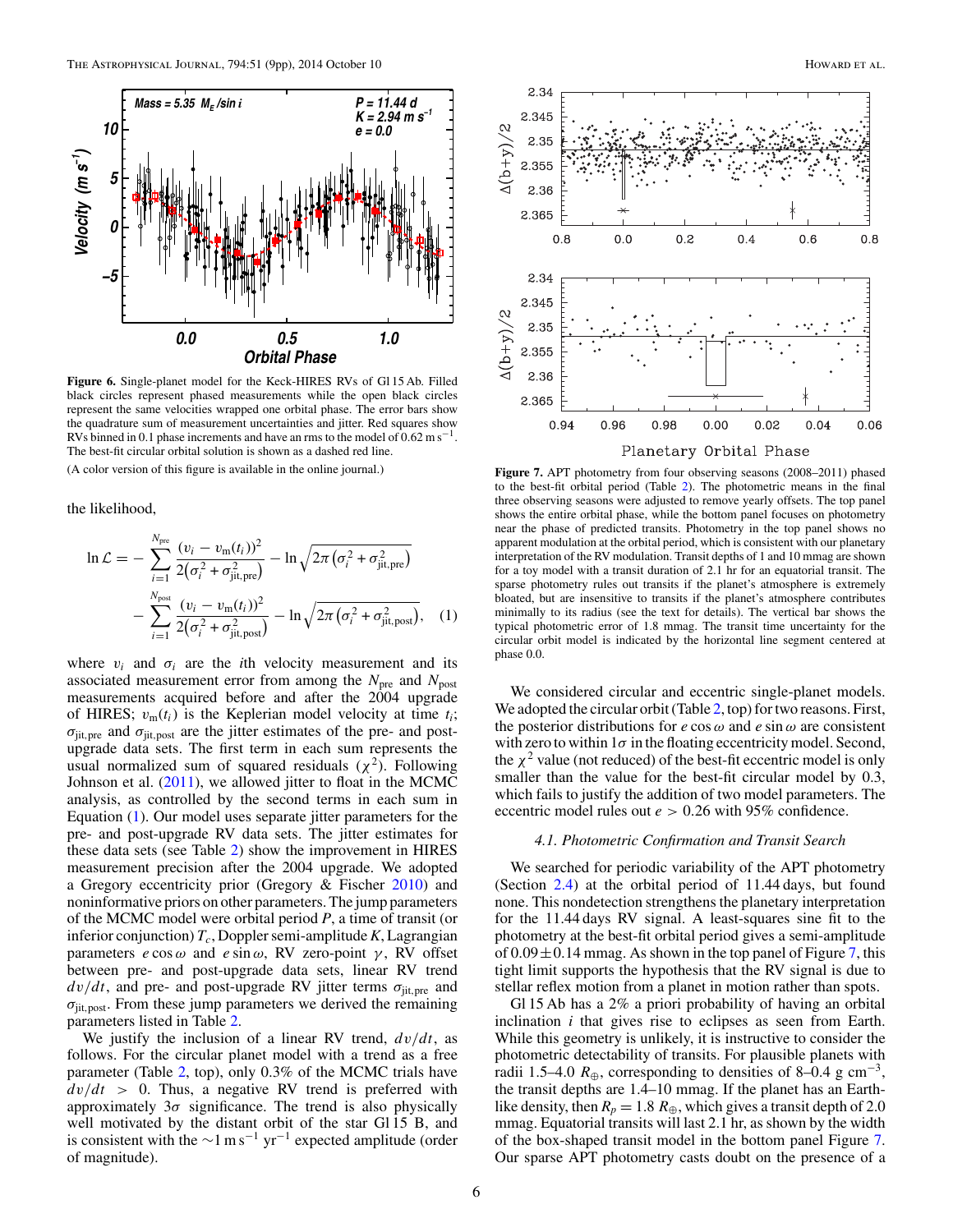<span id="page-8-0"></span>

**Figure 8.** Lomb–Scargle periodogram of the RV residuals to the single-planet, circular orbit model for Gl 15 Ab. We interpret the peaks near 44 days as artifacts of stellar rotation because modulation at this period is also detected in Ca II H & K lines and optical photometry.

very low density transiting planet. However, we refrain from making quantitative statements about the sizes of planets that can be excluded based on the current data. To date, only ∼4 points are contained in the expected best-fit transit window. A dedicated photometric campaign from space or the ground could likely detect or exclude all of the planet sizes described above.

#### *4.2. Null Hypothesis Considered*

We considered the null hypothesis—that the observed RVs are the chance arrangement of random velocities masquerading as a coherent signal—by calculating false alarm probabilities (FAPs) and Bayesian Information Criteria (BIC). Using the method described in Howard et al. [\(2010a\)](#page-10-0), we computed the improvement in  $\Delta \chi^2$  from a constant velocity model to a Keplerian model for  $10<sup>3</sup>$  scrambled data sets. We allowed for eccentric single-planet orbital solutions in the scrambled data sets. We found that no scrambled data set had a larger  $\Delta \chi^2$  value than the measured velocities did, implying an FAP of *<*0.001.

As an additional check, we assessed statistical significance by computing the BIC (Schwarz [1978;](#page-10-0) Liddle [2004\)](#page-10-0) for the single planet circular model (Table [2,](#page-6-0) top) and the null hypothesis, a model with an RV trend varying linearly with time. The BIC is defined as  $\chi^2_{\text{min}} + k \ln N_{\text{obs}}$ , where  $\chi^2_{\text{min}}$  is the unreduced  $\chi^2$  value of the best-fitting model having *k* degrees of freedom.  $N_{obs}$  = 117 is the number of RV measurements. Differences of 2–6, 6–10, *>*10 between BIC values for the two models indicates that there is positive, strong, and very strong evidence for the more complex model (Kass & Raftery [1995\)](#page-10-0). The single planet model (Table [2\)](#page-6-0) is strongly supported over the null hypothesis with  $\Delta BIC = 24$ .

#### *4.3. A Second RV Signal*

In addition to the single-planet model presented above, we also considered two-planet Keplerian models. The small residuals to the one-planet fit constrain the family of possible additional planets to those with small Doppler amplitudes—low mass and*/*or distant. We computed a periodogram of the RV residuals (Figure 8) to the single-planet fit and found several periods with considerable power in the range ∼30–120 days, with the two largest peaks near 44 days. These peaks correspond to Doppler signals with  $\sim$ 1–2 m s<sup>-1</sup> semiamplitudes and represent possible second planets with masses in the range ∼2–10 *M*⊕.

We considered two-planet orbital solutions with  $P_b$  seeded with the best-fit value from the single-planet model and  $P_c$ seeded with peaks in the residual periodogram. Fits with *Pc* seeded with periods corresponding to either of two tallest peaks in Figure 8 yield the most statistically significant two-planet fits. If real, this signal would represent a 5  $M_{\oplus}$  planet in a 0.18 AU orbit within the classically defined habitable zone. The signal (at either of the two periods near 44 days) has an amplitude of  $1.8 \,\mathrm{m\,s^{-1}}$ .

However, we do not interpret the 44 day RV signal as a planet. The broad periodogram power in the ∼30–120 day range, with two closely spaced peaks near 44 d, suggests that it is due to rotationally modulated spots. Such spots appear and disappear on timescales of weeks and months on a range of differentially rotating stellar latitudes, injecting a quasi-coherent noise in the RV time series. In contrast, an orbiting planet creates a coherent RV signature. The spot interpretation is strengthened with the detection of periodic signals in the photometry (Section [2.4\)](#page-5-0) and Ca II H & K line strengths (Section [2.1\)](#page-3-0), also with ∼44 day periods. We measured the correlation between the RV residuals to the one-planet fit and the simultaneous  $S_{HK}$  values. The Pearson correlation coefficient of  $r = +0.41$  demonstrates a modest correlation between these quantities. In comparison, the RVs in Table [3](#page-9-0) (before subtracting the single-planet fit) are less correlated with the  $S_{HK}$  values, with  $r = +0.24$ . We conclude that the ∼44 days RV signal is mostly likely not due to an orbiting planet.

As an additional check, we computed "running peri-odograms" (Howard et al. [2011a\)](#page-10-0) of the 11.4 day and  $\sim$ 44 day signals. This diagnostic tests for coherent signals in the RV time series by computing the increase in Lomb–Scargle periodogram power near a trial period as additional measurements are taken. The 11.4 day signal rises nearly monotonically in the time series, suggesting a dynamical origin and supporting the planetary interpretation. In contrast, the ∼44 day signal waxes and wanes as additional measurements are added to the time series, suggesting an incoherent source such as rotationally modulated spots.

#### 5. SUMMARY AND DISCUSSION

We announce the existence of a low-mass planet orbiting the star Gl 15 A, an M2 dwarf 3.6 pc from Earth. Gl 15 Ab has a minimum mass  $5.28 \pm 0.75 M_{\oplus}$  and orbits with a period of  $11.4433 \pm 0.0017$  days. The orbital eccentricity is consistent with zero and the planet has an equilibrium temperature of 390 K for a Bond albedo  $A = 0.75$  and 550 K for  $A = 0$ .

In addition, we detected a second RV signal with a period of 44 days and an amplitude of  $1.8 \text{ m s}^{-1}$ . Because we also detected photometric and chromospheric modulation with the same period, we interpret this signal as rotational modulation of spots. We will continue to monitor Gl 15 A to verify that the second signal is truly incoherent, as spots should be, and to hunt for additional low-mass planets. Our analysis of this second signal shows how challenging the RV detection of Earth-mass planets in the habitable zones of early M dwarfs will be. Such planets will have periods of ∼1–2 months and Doppler amplitudes of  $\sim$ 0.3–0.4 m s<sup>-1</sup>, i.e., with similar periods to the spot signal above, but five times smaller in amplitude. Detecting such signals will be quite challenging, but may be feasible for high-precision Doppler spectrometers with nearly nightly observational coverage. The high cadence not only improves the (naïve) sensitivity as  $\sqrt{N_{\text{obs}}}$ , it allows the observer to trace out the anomalous RV signature of stellar spots and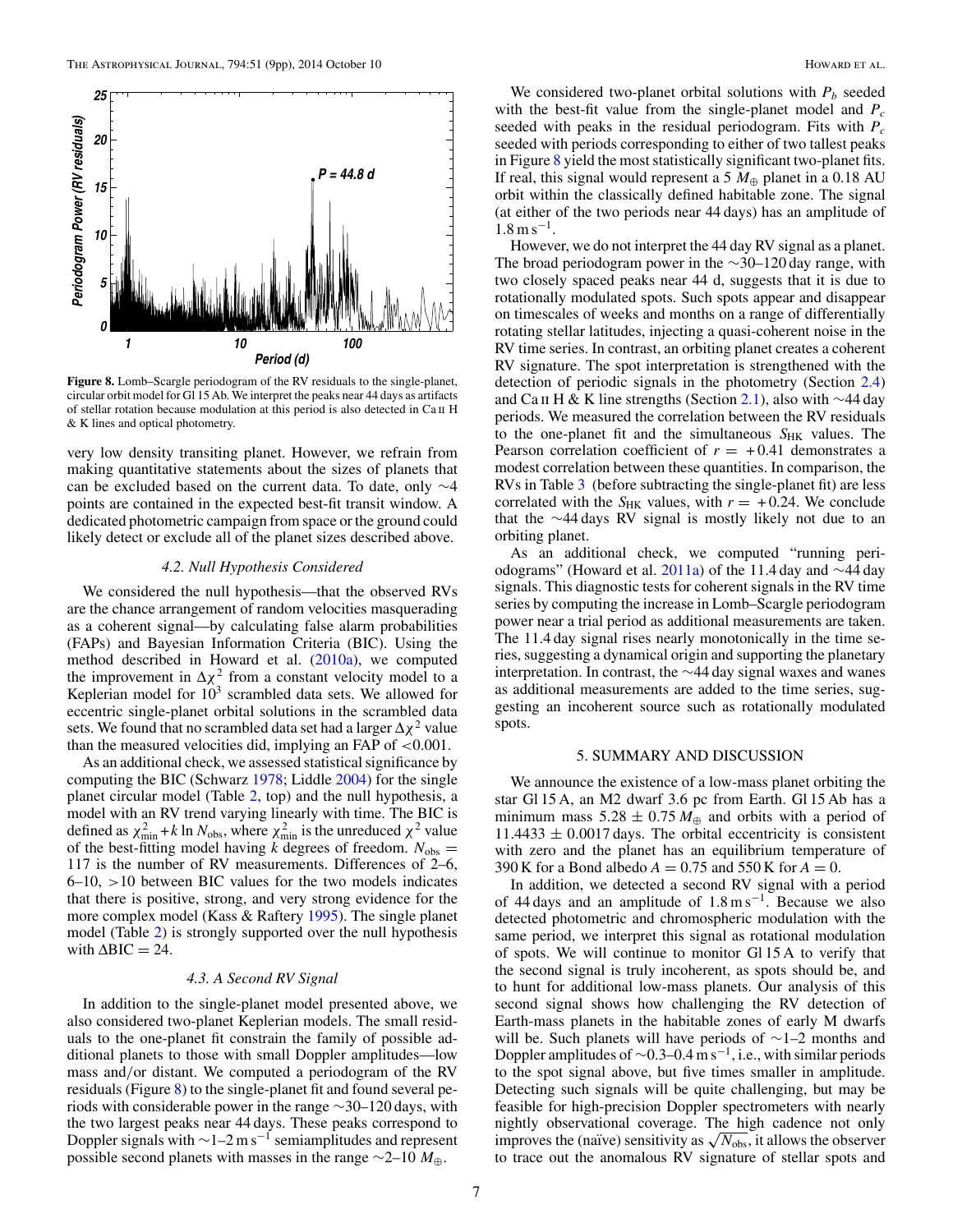#### <span id="page-9-0"></span>The Astrophysical Journal, 794:51 (9pp), 2014 October 10 Howard et al. (1989) Howard Et al.

15584.73104

15723.10704

15528.86024 2.60 1.23 0.4850 15542.83596 2.25 1.02 0.5070 15545.79628 −2.97 1.08 0.4880<br>15584.73104 1.83 1.13 0.5180

15613.71949 −1.79 1.12 0.4840<br>15704.11022 −1.82 1.15 0.5090 15704.11022 −1.82 1.15 0.5090<br>15705.11833 −5.05 1.02 0.5210 15705.11833 −5.05 1.02 0.5210<br>15706.11861 −4.46 0.97 0.5110 15706.11861 −4.46 0.97 0.5110<br>15723.10704 4.86 0.57 0.4863

**Table 3** Relative Radial Velocities for Gl 15 A

**Table 3**

| Relative Radial Velocities for Gl 15 A |                                 |                             | (Continued)  |                                                                |                                                                 |                             |              |  |  |
|----------------------------------------|---------------------------------|-----------------------------|--------------|----------------------------------------------------------------|-----------------------------------------------------------------|-----------------------------|--------------|--|--|
| $BJD - 2,440,000$                      | Radial Velocity<br>$(m s^{-1})$ | Uncertainty<br>$(m s^{-1})$ | $S_{\rm HK}$ | $BJD - 2,440,000$                                              | Radial Velocity<br>$(m s^{-1})$                                 | Uncertainty<br>$(m s^{-1})$ | $S_{\rm HK}$ |  |  |
| 10461.77113                            | $-2.79$                         | 1.09                        | 0.6000       | 15726.12358                                                    | 6.12                                                            | 0.57                        | 0.4990       |  |  |
| 10716.03838                            | $-3.68$                         | 1.09                        | 0.6270       | 15727.10118                                                    | 3.55                                                            | 0.58                        | 0.5210       |  |  |
| 11044.04091                            | 3.60                            | 0.81                        | 0.6650       | 15729.07256                                                    | 1.41                                                            | 0.79                        | 0.5375       |  |  |
| 11071.01567                            | $-5.12$                         | 1.07                        | 0.5980       | 15731.08821                                                    | 3.07                                                            | 0.53                        | 0.5337       |  |  |
| 11368.04395                            | $-4.06$                         | 1.04                        | 0.5700       | 15732.11181                                                    | 2.33                                                            | 0.95                        | 0.5420       |  |  |
| 11412.00051                            | 2.25                            | 1.15                        | 0.5690       | 15734.10300                                                    | 3.56                                                            | 0.55                        | 0.5540       |  |  |
| 11438.83506                            | 1.73                            | 1.23                        | 0.7620       | 15735.10478                                                    | 3.93                                                            | 0.54                        | 0.5353       |  |  |
| 11552.75997                            | $-6.53$                         | 1.21                        | 0.5040       | 15736.09232                                                    | 3.27                                                            | 0.56                        | 0.5317       |  |  |
| 11704.12495                            | 1.26                            | 1.06                        | 0.5640       | 15752.12244                                                    | $-6.05$                                                         | 0.59                        | 0.4737       |  |  |
| 11882.73441                            | 2.56                            | 1.18                        | 0.6340       | 15753.02718                                                    | $-5.65$                                                         | 0.64                        | 0.4593       |  |  |
| 12063.12014                            | 3.31                            | 1.40                        | 0.6000       | 15760.12146                                                    | $-3.03$                                                         | 0.61                        | 0.4450       |  |  |
| 12097.04192                            | $-2.04$                         | 1.35                        | 0.5680       | 15761.11957                                                    | $-3.86$                                                         | 0.54                        | 0.4463       |  |  |
| 12099.08799                            | 1.79                            | 1.25                        | 0.5660       | 15762.12115                                                    | $-2.80$                                                         | 0.50                        | 0.4370       |  |  |
| 12129.01691                            | 1.65                            | 1.32                        | 0.5630       | 15770.11306                                                    | 3.10                                                            | 0.60                        | 0.4967       |  |  |
| 12133.09619                            | 2.10                            | 1.14                        | 0.5500       | 15770.94986                                                    | 2.66                                                            | 0.52                        | 0.5213       |  |  |
| 12487.96446                            | 1.27                            | $1.20\,$                    | 0.5850       | 15782.09409                                                    | 1.67                                                            | 0.54                        | 0.5440       |  |  |
| 12535.95822                            | $-1.55$                         | 1.38                        | 0.5760       | 15783.10066                                                    | 1.74                                                            | 0.59                        | 0.5480       |  |  |
| 12574.86983                            | 2.00                            | 1.32                        | 0.5310       | 15786.12265                                                    | $-0.05$                                                         | 0.55                        | 0.5343       |  |  |
| 12829.10405                            | $-1.15$                         | 1.35                        | 0.5360       | 15787.99817                                                    | 0.10                                                            | 0.58                        | 0.5217       |  |  |
| 12924.89439                            | $-2.33$                         | 1.28                        | $\ldots$     | 15789.09994                                                    | 1.76                                                            | 0.52                        | 0.5203       |  |  |
| 13238.98277                            | 3.49                            | 0.84                        | 0.5840       | 15790.09912                                                    | 2.32                                                            | 0.53                        | 0.5370       |  |  |
| 13302.80391                            | $-1.46$                         | 0.93                        | 0.4880       | 15791.11511                                                    | 4.01                                                            | 0.55                        | 0.5150       |  |  |
| 13338.81208                            | $-2.33$                         | 1.03                        | 0.5460       | 15792.08892                                                    | 3.76                                                            |                             | 0.5070       |  |  |
| 13547.11252                            | 3.52                            | 0.57                        | 0.5400       | 15793.09169                                                    |                                                                 | 0.51                        |              |  |  |
| 13548.11449                            | 3.22                            | $\rm 0.92$                  | 0.5300       |                                                                | 2.52                                                            | 0.52                        | 0.4887       |  |  |
| 13549.12933                            | 4.55                            | 0.53                        | 0.5280       | 15794.13095                                                    | 2.12                                                            | 0.53                        | 0.4933       |  |  |
| 13550.12107                            | 3.65                            | 0.61                        | 0.5330       | 15795.11032                                                    | $-1.26$                                                         | 0.58                        | 0.4870       |  |  |
| 13551.10142                            | 3.16                            | 0.58                        | 0.5575       | 15796.09957                                                    | $-2.35$                                                         | 0.56                        | 0.4857       |  |  |
| 13552.06885                            | 1.68                            | 0.62                        | 0.5230       | 15797.11759                                                    | $-4.85$                                                         | 0.57                        | 0.4880       |  |  |
| 13571.07965                            | 2.24                            | 0.54                        | 0.5260       | 15798.10397                                                    | $-4.62$                                                         | 0.57                        | 0.5193       |  |  |
| 13723.72563                            | $-1.74$                         | 0.71                        | 0.5385       | 15799.08373                                                    | $-2.81$                                                         | 0.56                        | 0.4947       |  |  |
| 13928.02017                            | 2.56                            | 0.55                        | 0.5720       | 15806.83968                                                    | $-1.14$                                                         | 0.64                        | 0.4497       |  |  |
| 13981.94154                            | 1.71                            | 0.62                        | 0.5480       | 15808.06252                                                    | $-0.07$                                                         | 0.66                        | 0.4370       |  |  |
| 14085.85430                            | 0.06                            | $0.80\,$                    | 0.5255       | 15809.03505                                                    | 0.67                                                            | 0.63                        | 0.4497       |  |  |
|                                        | 2.78                            |                             | 0.6430       | 15810.08551                                                    | 0.87                                                            | 0.57                        | 0.4433       |  |  |
| 14339.08172<br>14340.04292             |                                 | 0.88                        |              | 15811.04909                                                    | $-0.61$                                                         | 0.57                        | 0.4670       |  |  |
|                                        | 3.31                            | 0.95                        | 0.6390       | 15812.06251                                                    | 0.20                                                            | 0.53                        | 0.4620       |  |  |
| 14398.90264                            | $-1.05$                         | 1.09                        | 0.5990       | 15815.14191                                                    | 5.98                                                            | 0.59                        | 0.4940       |  |  |
| 14429.88240                            | 3.59                            | 1.02                        | 0.6160       | 15841.84563                                                    | $-4.05$                                                         | 0.62                        | 0.4930       |  |  |
| 14667.99675                            | $-1.91$                         | 0.96                        | 0.5600       | 15842.84489                                                    | $-2.81$                                                         | 0.65                        | 0.4730       |  |  |
| 14672.02334                            | $-0.82$                         | 0.74                        | 0.5255       | 15843.93703                                                    | $-2.74$                                                         | 0.61                        | 0.4727       |  |  |
| 14673.00572                            | $-2.46$                         | 0.61                        | 0.5175       | 15850.94268                                                    | 0.30                                                            | 0.62                        | 0.4707       |  |  |
| 14674.11984                            | 0.12                            | 0.89                        | 0.5420       | 15851.83105                                                    | $-0.44$                                                         | 0.58                        | 0.4373       |  |  |
| 14676.09669                            | $-4.85$                         | 0.68                        | 0.5220       | 15853.76621                                                    | $-1.94$                                                         | 0.58                        | 0.4367       |  |  |
| 14689.13119                            | $-0.39$                         | 0.98                        | 0.6190       | 15870.93426                                                    | 1.28                                                            | 0.74                        | 0.5607       |  |  |
| 14690.09869                            | 1.04                            | 0.95                        | 0.5370       | 15877.89696                                                    | $-4.58$                                                         | 0.65                        | 0.5207       |  |  |
| 14721.03229                            | $-0.81$                         | 1.05                        | 0.5550       | 15878.86899                                                    | $-3.80$                                                         | 0.61                        | 0.5217       |  |  |
| 14778.86564                            | $-3.02$                         | 1.09                        | 0.4860       | 15879.94263                                                    | $-3.82$                                                         | 0.59                        | 0.5037       |  |  |
| 14807.88673                            | 3.02                            | 1.05                        | 0.5410       | 15880.85881                                                    | $-1.00$                                                         | 0.57                        | 0.5250       |  |  |
| 15134.90869                            | $-4.21$                         | 1.02                        | 0.5290       | 15901.91394                                                    | $-0.77$                                                         | 0.57                        | 0.4713       |  |  |
| 15412.09294                            | 2.11                            | 0.96                        | 0.4720       | 15902.79143                                                    | $-0.71$                                                         | 1.48                        | 0.4940       |  |  |
| 15434.05192                            | $-1.27$                         | 0.90                        | 0.5200       | 15903.76626                                                    | 0.92                                                            | 0.56                        | 0.4703       |  |  |
| 15435.03590                            | $-2.48$                         | $0.82\,$                    | 0.4940       | 15904.81574                                                    | 2.57                                                            | 0.63                        | 0.4743       |  |  |
| 15436.05321                            | 0.29                            | 0.97                        | 0.4860       |                                                                |                                                                 |                             |              |  |  |
| 15437.07327                            | 0.31                            | 0.99                        | 0.5260       |                                                                |                                                                 |                             |              |  |  |
| 15470.07431                            | 2.11                            | 1.03                        | 0.5210       |                                                                | potentially model and subtract it (e.g., Dumusque et al. 2012). |                             |              |  |  |
| 15490.02622                            | $-3.35$                         | 1.11                        | 0.4420       | Contemporaneous photometry will also aid in the false positive |                                                                 |                             |              |  |  |

Contemporaneous photometry will also aid in the false positive vetting for such future searches.

Statistical studies of the *Kepler* planet catalog suggest that small planets like Gl 15 Ab are abundant (Howard et al. [2012;](#page-10-0) Howard [2013\)](#page-10-0) and that multi-planet systems are common (Lissauer et al. [2011;](#page-10-0) Fang & Margot [2012\)](#page-10-0). We plan continued RV monitoring to search for such additional planets in this system. Given the distance of only 3.6 pc, we urge high-contrast imaging and astrometry by next generation surveys.